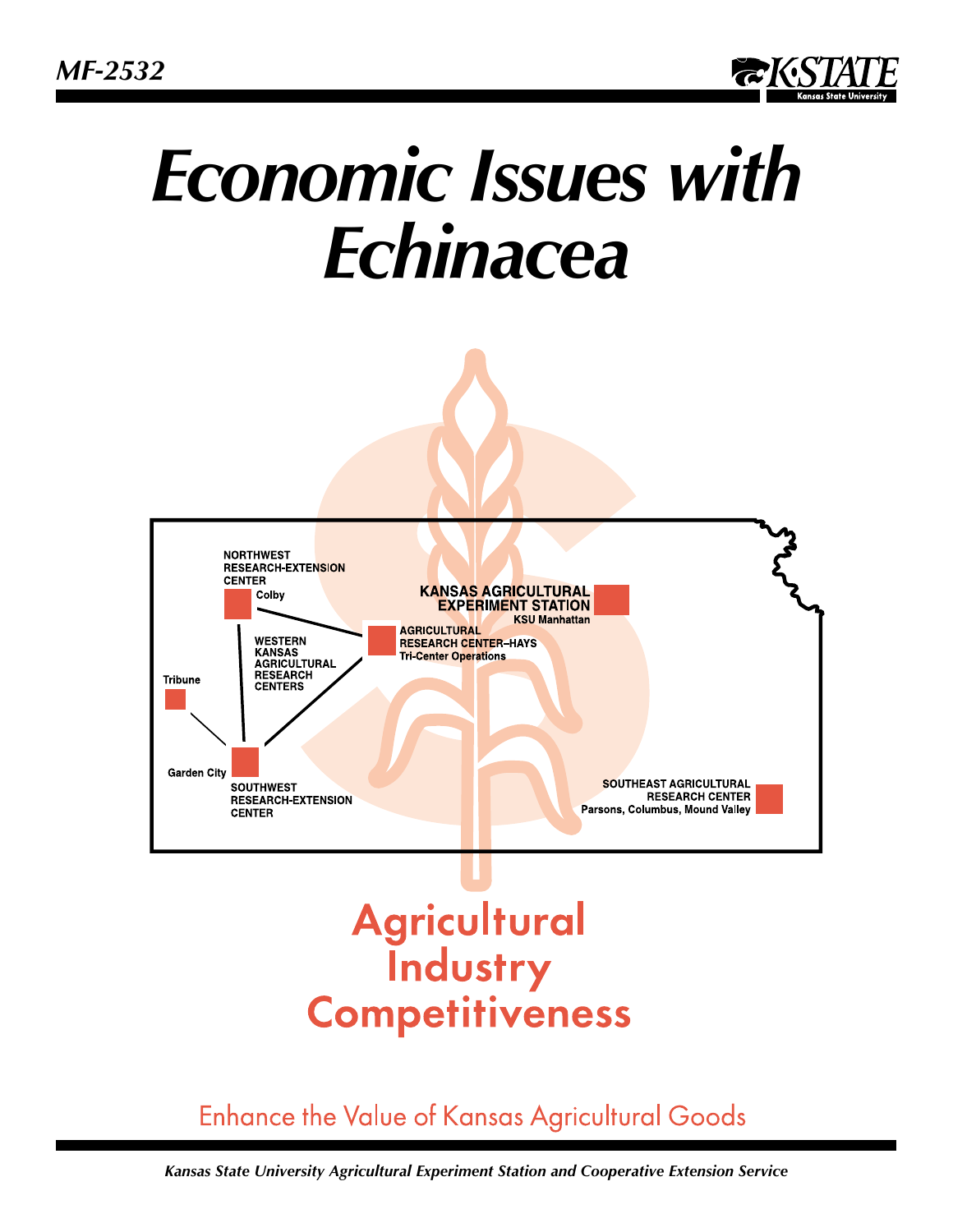# *Economic Issues with Echinacea*

The farm-level value of herbs produced in North America is more than \$1 billion, with the market growing at least 10 percent annually (International Research Institute). As the herb industry grows, markets for some crops are maturing and others are just being commercialized. One herb with an established market is echinacea*,* commonly known as purple coneflower. It is native to the central United States. Recently some Kansas producers have started producing herbal crops as an alternative enterprise. The objective of this publication is to describe characteristics of echinacea and discuss their implications for Kansas producers.

#### **Description and Uses**

There are nine known species of echinacea with three having commercial importance, *E. purpurea, E. angustifolia* and *E. pallida.* The dried root is the major medicinal product, but the leaves are sometimes also harvested. Echinacea is regarded as a nonspecific stimulant of the immune system, as an anti-inflammatory for the prevention or treatment of cold and flu symptoms, and as an aid in wound healing. Traditionally, it has been used as a remedy against infections, treating poisonous snakebites, and for wound healing. Native Americans have used echinacea for its medicinal value for generations.

In recent years, Europeans have used echinacea in mainstream medicine, with more than 300 preparations containing echinacea being sold including ointments, lotions, creams, tinctures, liquid and dry extracts, and toothpaste. In the United States the demand for herbs such as echinacea also has been increasing.

### **Production Practices**

In the United States the production of echinacea has been both by cultivation of mostly *E. purpurea* and the digging of native plants (in Kansas, usually *E. angustifolia)*. In recent years, the cultivation of echinacea has become an important

topic for producers seeking alternative crops. However, there are few comprehensive sources of information. Echinacea growers differ on production practices. There is no central clearinghouse to share what they have learned. Most producers agree that echinacea grows best on fertile, free-draining soils with a pH range from 6 to 8. However, even these basic requirements are not universally agreed upon. In New Zealand, a pH of 5.5 to 6 has produced *E. purpurea* with good results, while *E. angustifolia* seems to prefer a more alkaline soil. All producers agree that a soil texture easily washed off the roots is very important.

#### *Planting*

Planting and establishing echinacea is where each grower seems to have individual methods for success. Some recommend planting in the spring, but Kansas growers seem to prefer fall planting. For a crop with seed costs ranging from \$50 to \$500 per pound, some growers believe transplanting is best to ensure uniform and consistent plants. Others feel they can get an adequate stand through direct seeding with a precision planter, which also allows for higher plant densities than transplanting. All are in agreement that learning how to establish a good stand of plants takes a great deal of experimentation and practice. One grower reported only 12 plants survived out of 8,000 transplants.

Echinacea seed has to be stratified and carefully handled before it will germinate. Even then, the germination may be as low as 20 to 30 percent.

To help get transplants established, some form of irrigation is needed. Since echinacea are native Kansas species, they are drought tolerant after establishment. However, drip irrigation could be used to ensure that such a high-value crop is produced. Even brief periods of drought could reduce yield and quality, especially during the maturation process.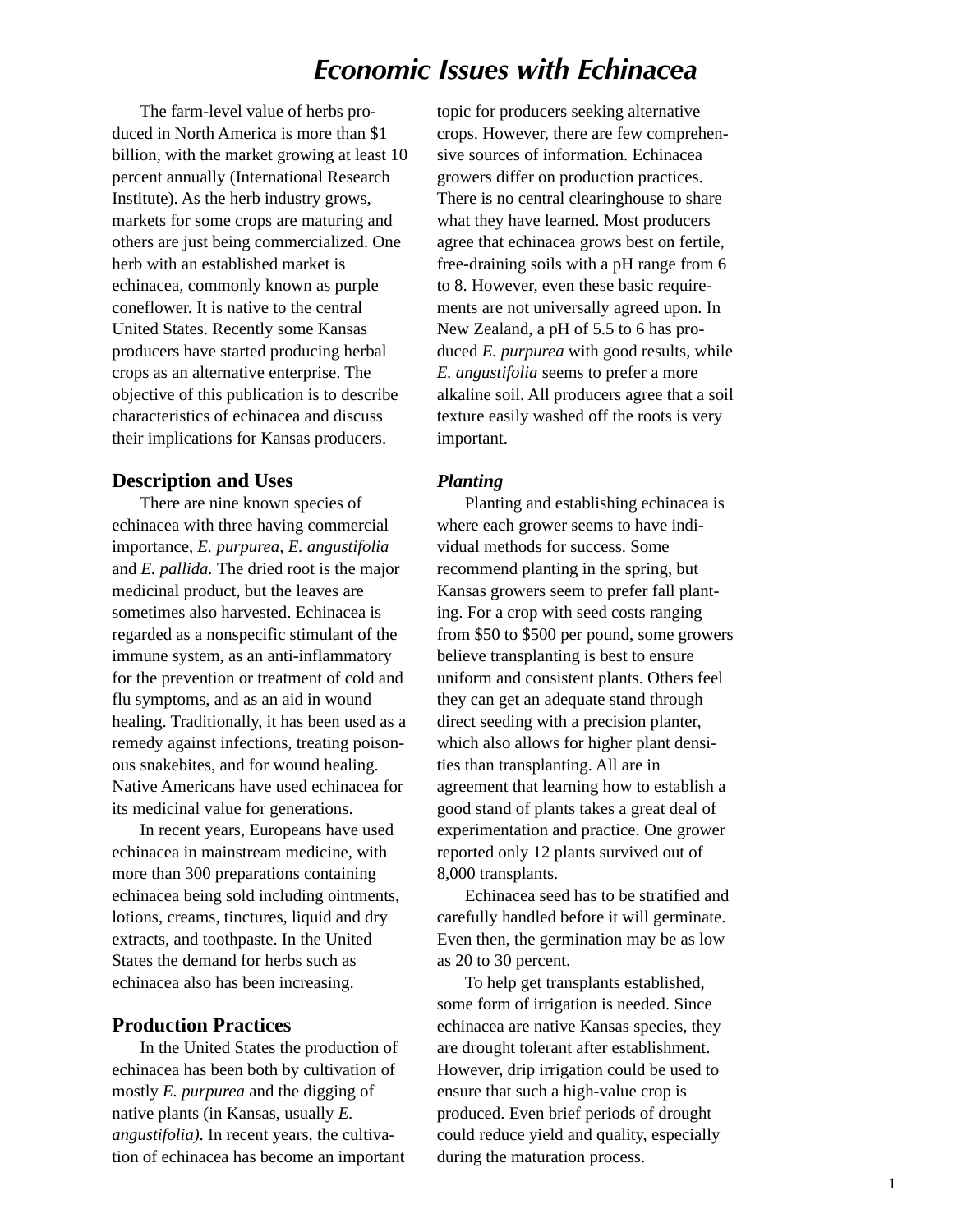Plant spacing, both in rows and between rows, has many recommendations ranging from about 10,000 plants per acre to more than 50,000 per acre. Often growers first plant with wider spacing and then change to narrower rows and more plants in the rows.

#### *Growing*

Since it is a perennial crop, initial costs to establish echinacea are significant the first year. Costs for the following years are minimal, except for harvesting. Echinacea plants are at least 3 years old before roots are harvested. Roots are commonly harvested the third year. If growing conditions have not been ideal or the market price is low, harvest may be delayed.

During the first year, controlling weeds is an important consideration. There are no herbicides labeled for echinacea. Most Kansas growers are organic growers and do not use herbicides. Much time and effort is spent controlling weeds with mulches, hand pulling, and hoeing. One grower estimated that 80 percent of producers who plant echinacea never harvest a crop because of the labor intensive weeding. One large commercial grower indicated that grass killers and Roundup wick equipment were used. Cultivation destroys weeds and increases soil aeration.

Wider plant spacing that allows for mechanical tillage appears to hurt the echinacea plants as they lodge, which is one reason many growers have decreased the plant spacing and have higher densities per acre. Another reason for denser plantings is that in the second and third growing seasons the echinacea plants have developed thick canopies that discourage weed growth.

Mulches to control weeds have been used with varying degrees of success. Black plastic mulch controls weeds, but at harvest, the roots might have more rotting. Organic mulches, such as straw, have had some success. Landscape fabric seems to have some potential to control weeds. One grower thought green mulch, such as crabgrass in the summer and winter perennials like henbit and chickweed, did not hurt echinacea. All growers agree that weed control is very important.

Fertilizer requirements are not agreed upon. German growers apply about 50 pounds per acre of actual nitrogen, 30 pounds per acre of actual phosphorus and 70 pounds per acre of actual potassium. One Kansas organic grower uses compost, fish, and gypsum, while another grower did not use much fertilizer as long as the soil Ph is close to 8.

A monoculture growing system with intensive production practices can create insect and disease problems. These problems rarely exist in species of plants like echinacea that grow in their native habitat. Some Kansas echinacea growers have reported "yellows" disease problems. This disease in transmitted by leaf-sucking insects.

#### *Harvesting*

There are three distinct parts of the echinacea plant that are harvested: seeds; leaves and stems; and roots. Seeds may be harvested during the second and third years. There is great demand for seed, especially *E. angustifolia*, which is native to Kansas. However, this seed market will likely decrease if the interest in growing echinacea wanes. Dedicated echinacea growers will look for improved and guaranteed seed sources. Hybridization among species is common, thus it is hard to maintain seed purity. Echinacea seed already has documented germination problems. There appears to be greater demand for *E. angustifolia* but the price differential between *E. angustifolia and E. purpurea* will likely be insignificant in the future as the supply of seed grows.

The leaves and stems of echinacea can be harvested during the second and third years in a process similar to haying. The plant is cut and allowed to dry. The dried plant material can then be used for processing. However, the active medicinal portion of echinacea is not as potent in the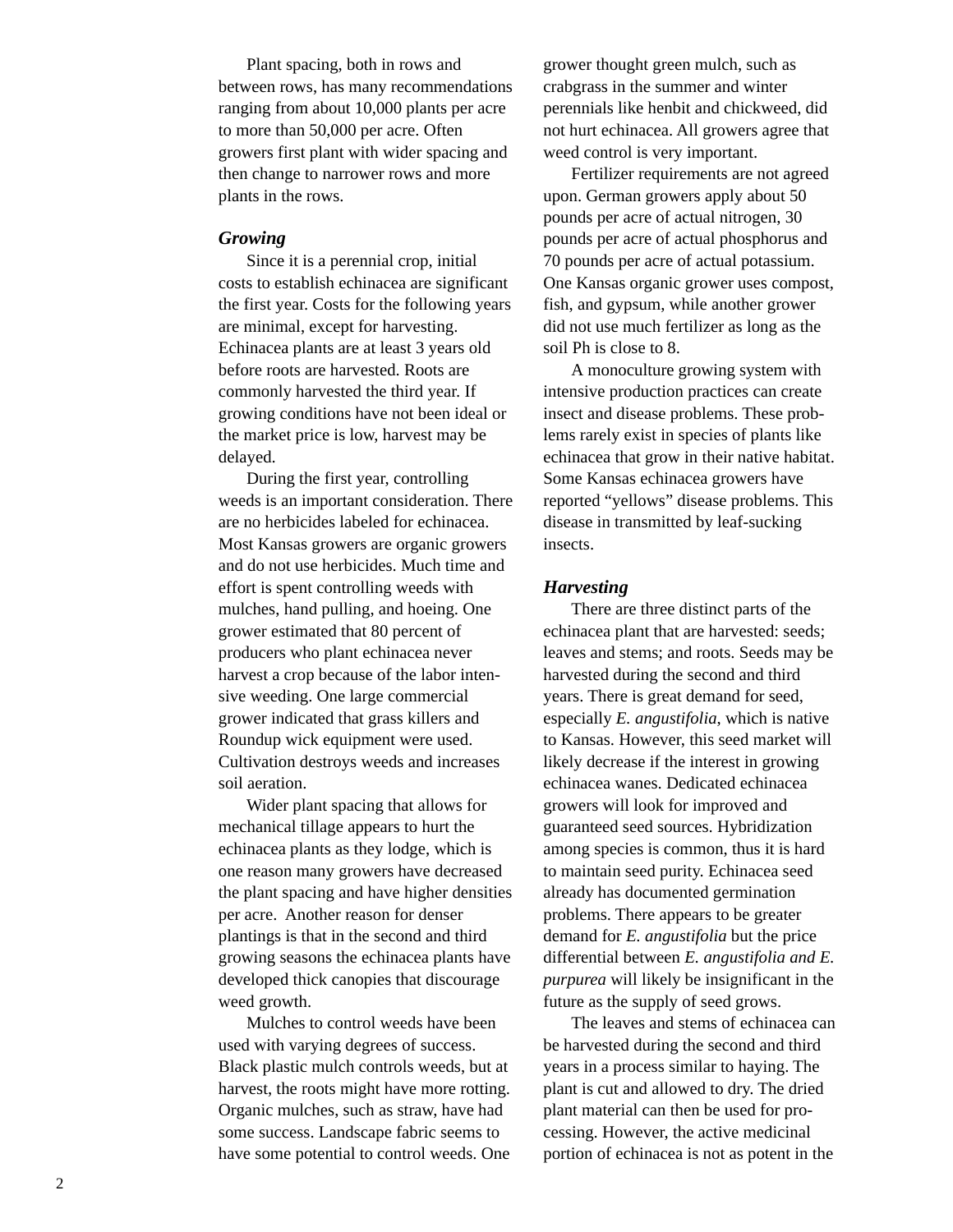leaves and stems as what is obtained from the roots. Yields of 1,000 pounds of dried leaves and stems per acre are obtainable.

The roots are harvested in the fall in the third (sometimes fourth or even later) year after planting. Many growers harvest roots by hand digging them. Some growers report using subsoil knives to undercut the rows and beds, which raises the soil several inches and loosens the soil around the root. A large commercial grower uses a modified potato digger to harvest the roots. Small growers could use a moldboard plow or some type of modified vegetable root harvester. The harvested roots are then washed and dried at 120 degrees Fahrenheit to less than 10 percent moisture. Dried roots typically yield 1,000 pounds per acre.

#### *Marketing*

The driving force in the industry is that relatively few large businesses control manufacturing, distribution, and marketing of herbal products such as echinacea. Marketing echinacea involves many channels. Some growers do their own processing and market their own brands in health food stores. Other growers have a satisfactory outlet through an individual herb distributor. Many growers sell to small dealers or brokers who in turn, sell to larger dealers or pharmaceutical manufacturers that process the echinacea into capsules, extracts, or tinctures, that are then distributed into the retail market. Native echinacea is harvested and is currently marketed in this manner.

A long-term commitment is required to grow echinacea. Neither local dealers nor large dealers will likely enter into a contract with an inexperienced grower until they know what the grower can produce. A grower must raise a trial plot to supply the dealer with a product sample and build a reputation for quality and reliability. Large dealers and manufacturers often have minimum purchase amounts and will offer contracts to selected established growers. One grower suggested that

these items be addressed before marketing echinacea:

- Botanical Identity Certificate Know what type of echinacea is being grown, as it might be one of the three recognized species or perhaps a hybrid.
- Organic Certification For small growers, this is important. There is a market for non-organic product, but non-organic processors desire large quantities.
- Laboratory Tests It is helpful to have the crop tested for active ingredient. One Kansas organic grower tested his crop in a German laboratory test and realized a higher percentage of active ingredient than that usually found. Further tests need to be conducted to see if this grower's production techniques are responsible for this result or if Kansas has a comparative advantage in raising echinacea with a stronger active drug component.

## **Production Cost Estimates and Cost Return Projections**

Research information on the medicinal characteristics of echinacea is plentiful, but specific information about production costs and yields is virtually nonexistent. The production of echinacea is similar to raising a small acreage of vegetable crops. Most Kansas echinacea growers probably will have small acreages. If every grower were required to have the specialized machinery, equipment, and greenhouse needed to produce echinacea*,* the fixed costs would be prohibitive.

For those with less than 1 acre, the machinery and equipment needs could be replaced by hand labor. For growers with 1 to 10 acres, a producers organization or cooperative could be established to share equipment as well as knowledge about growing echinacea*.* In 1999, the price of echinacea fell to \$2.50 per pound from the nearly \$40 per pound reported in 1997. The short-run economic profits of the previous years appears to have produced an abundant supply of echinacea.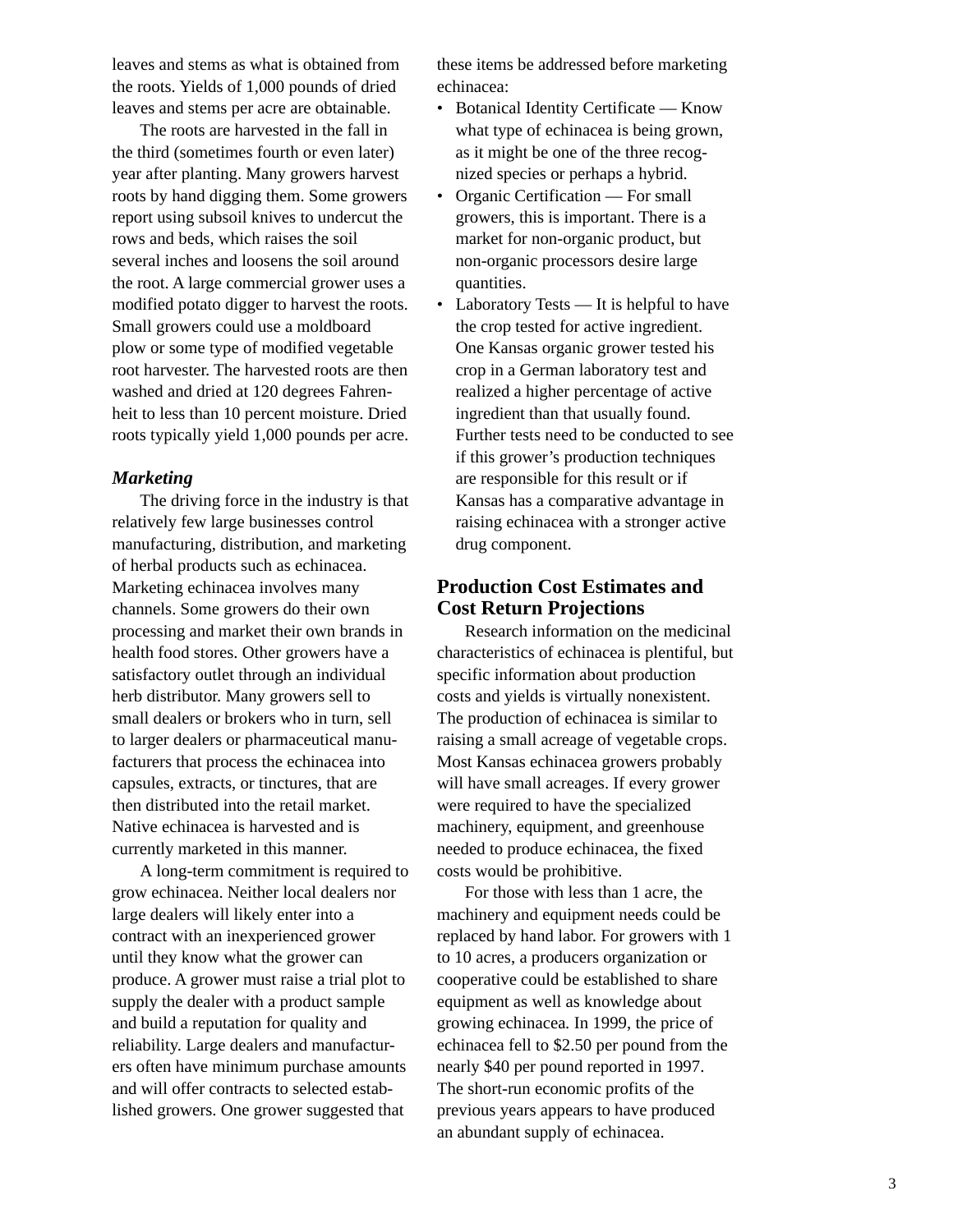

*Figure 1. Percentage of Sales for Different Herbs in 1997 (Nutrition Business Journal)*



*Figure 2. Growth in Food, Drug, and Mass Merchandise Markets for Herbs, 1991 to 1997 (HerbalGram)*



*Figure 3. Top Selling Herbals in Food, Drug, and Mass Merchandise Markets, 1999 (International Research Institute)*

### **Market Demand**

U.S. consumers spent more than \$12 billion on natural supplements in 1998, and sales are increasing by more than 10 percent yearly. Herbs are not only sold as capsules, tablets, extracts, and teas, but are included as healthy ingredients in conventional foods. Extensive consumer polling shows consumers are increasing their acceptance and understanding of botanical herbs. The natural foods market has the largest selection of hundreds of products including whole herbs, tinctures, extracts, and standardized products. Figure 1 shows the breakdown for all U.S. channels of consumer sales of herbs in 1997. After multiherb and others, echinacea had the largest market share at 9 percent.

The retail herb industry in the United States is fast approaching \$4 billion per year with the fastest growing segment of mass markets (supermarket, drug and mass merchandise) increasing by more than 100 percent annually. Figure 2 shows how the mass markets have rapidly grown since 1991.

Figure 3 shows the top selling herbs in the U.S. food, drug, and mass merchandise markets. Echinacea is the fifth highest selling herb after gingko, St. John's Wort, ginseng, and garlic*.* Echinacea is also marketed with goldenseal, and this combination also ranks as one of the top ten in sales.

#### **Conclusions**

The herbal industry is rapidly growing in the United States with potential for more expansion. Kansas has an ideal climate to grow many herbs. It is unclear whether Kansas growers have any advantages over other states in the Great Plains. Production and harvest techniques need to be established so growers will know how to raise herbal crops.

Like most niche markets, the price discovery process is relatively unknown. Thus, it is important that growers have a market for the crop before purchasing seed and entering this industry.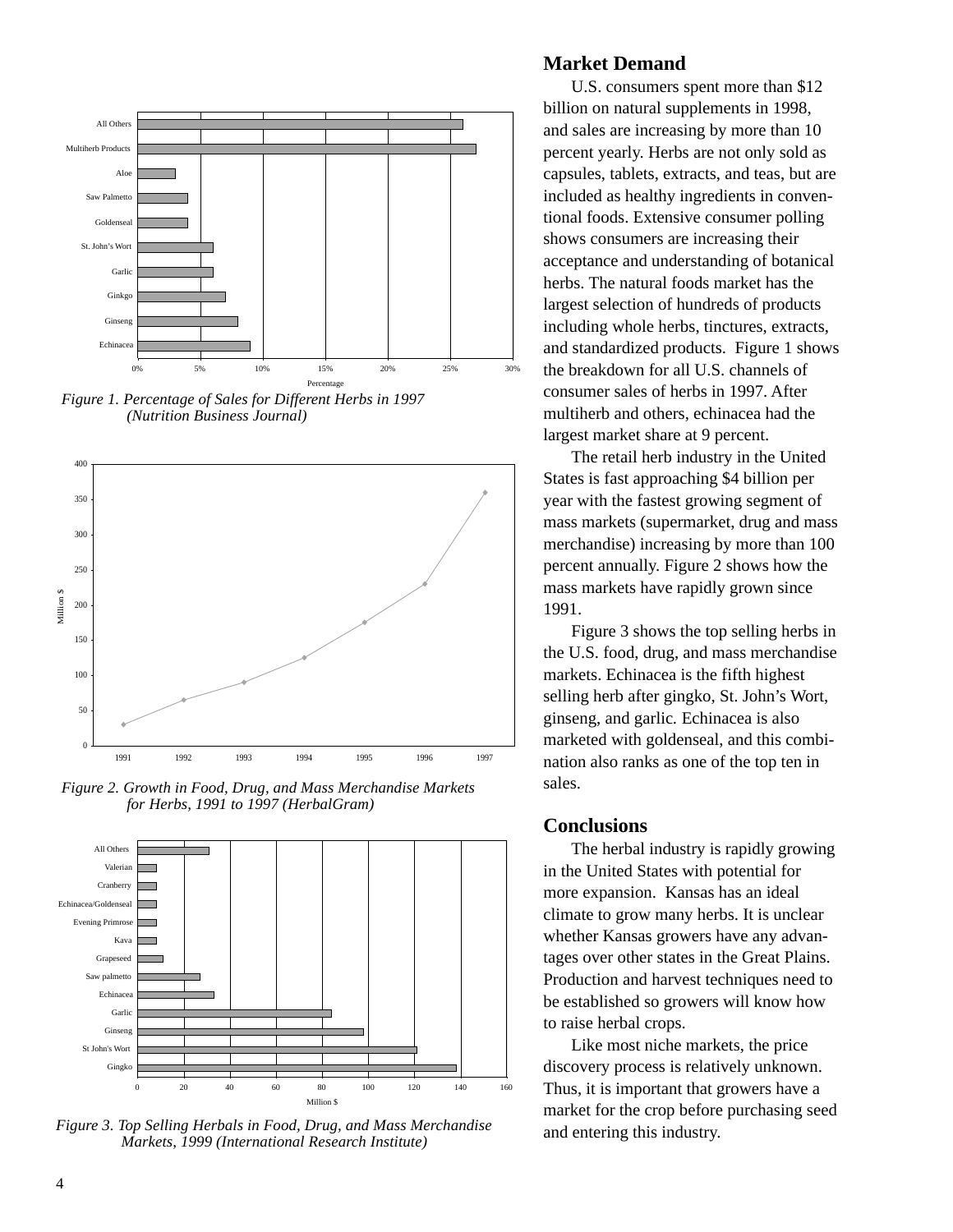A coordinated effort to produce and market echinacea and other herbal botanicals, such as a producer organization or cooperative could provide, would be an invaluable tool to help future Kansas herb producers.

## **References and Additional Information**

Adam, K. "Echinacea as an Alternative Crop." ATTRA Information Specialist, April 1998.

Brevoort, P. "The Blooming U.S. Botanical Market: A New Overview." HerbalGram No.44. 1998

Byczynski, L. "Ecological Damage From Echinacea Harvest Points to Need for Wildcrafting Guidelines."Growing for Market: News and Ideas for Market Gardeners. 3(9):5, 1994.

Douglas, J. *"Echinacea—*the purple coneflowers." Crop & Food Research. Available online July 23, 1999. http:// www.crop.cri.nz/broadshe/ echinace.htm.

Foster, S. ECHINACEA Nature's Immune Enhancer. Healing Arts Press, Rochester, VT, 1991.

Huffman, M., CEO of Plantation Medicinals, Inc. "Echinacea." Presentation at Richters Second Commerce Herb Growing Conference, October 25- 26, 1997.

Little, R*. "Growing E. angustifolia—* Research at SDSU and Insights From a Grower of This Crop." Available online July 23, 1999. http://www.abs.sdstate.edu/bio/Reesen/

Echinaca/NEWS.html.

Schimpf, W. Echinacea Farm, Kelowna, B.C., Canada. Available online July 23, 1999. http://www.geocities.com/ HotSprings/5760